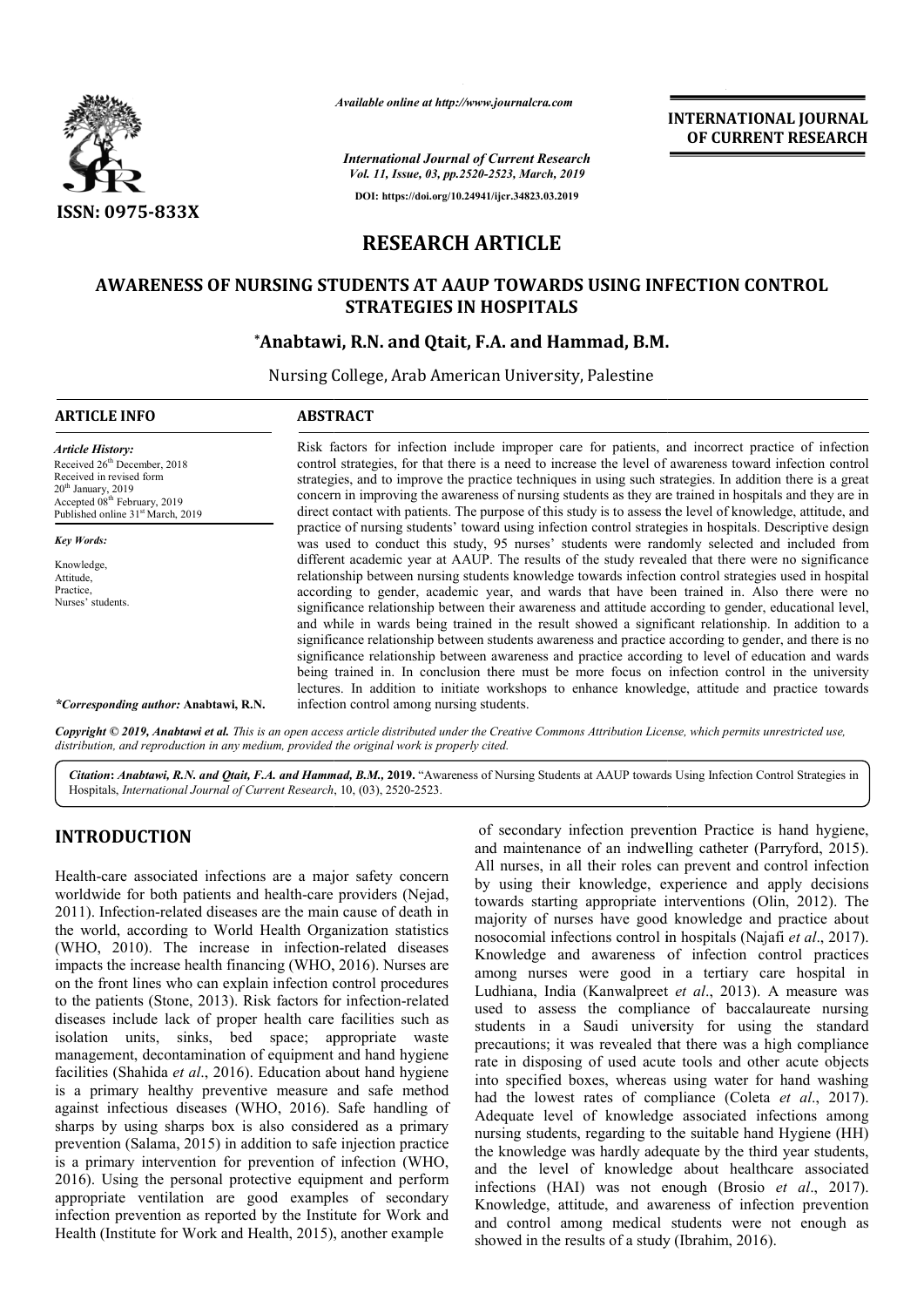Awareness about infection prevention practices was not enough among medical students and there was a better understood of needle-stick injuries and the use of standard precautions (Kulkarni *et al*., 2013). A study conducted in a tertiary care medical college and hospital in North India that found a positive impact of educational program in improving knowledge and skills towards prevention and control of hospital associated infections (Dogra *et al*., 2015). The main purpose of the study is to assess the level of knowledge, attitude, and practice of nursing students' toward using infection control strategies in hospitals. In addition to increase the awareness of nursing students for the importance of using infection controls strategies in reducing spreading of infection in hospitals. The significant of this study came from the lack of prior local studies that discussed or assessed the level of nurses' student's knowledge, attitude, and practices towards using infection control protocols in hospitals.

## **MATERIALS AND METHODS**

**Research design:** Cross sectional descriptive design used, and a questionnaire was build up based on previous studies. The studied sample was selected randomly from 95 nursing students at Arab American University in Palestine who are in their second, third, and fourth academic year. This research was conducted in two phases. The first phase involved which reviewing relevant literatures, research, journals, publications, official reports and related information. The second phase was the primary research and involved collection of primary data via survey research with structured questionnaires.

The instrument of the study consisted of two parts; Part one consisted of demographic data of the studied research sample, part two: consisted of three tables that assessing the knowledge, attitude, and practice of nursing students at AAUP towards using infection control strategies in hospital. The data was analyzed by using Statistical Package for Social Sciences (SPSS), and the results were tabulated and discussed.

**Ethical considerations:** For ethical considerations a permission to conduct the study in the hospitals were obtained from the authorized personnel, and consent form were signed from the nursing students who were included in the studied sample. Every participant in the study received an explanation about the purpose of the study, participation in the study was voluntary and all data and information's gathered was strictly confidential, moreover, the participant had the right to withdrew at any time if he or she can't complete the questionnaire.

## **RESULTS AND DISCUSSION**

**Statistical analysis:** The total number of participants in the study was 95 nursing students from different academic level at Arab American University in Palestine, all of them answer the questionnaire completely. The included sample consisted 54.7% (n-52), while 45.3% (n=43) of them were female. 50.5% (n=48) of nursing students were in fourth academic year,  $35.8\%$  (n=34) were in third year, and  $13.7\%$  (n=13) of them were in their 2nd academic year. The results also revealed 26.3% (n=25) were trained in all wards in hospital, 20.2% (n=19) in paediatrics wards,  $12.6\%$  (n=12) in surgical wards, 11.6 %

|                          |               | Frequency | Percent | Valid Percent | <b>Cumulative Percent</b> |
|--------------------------|---------------|-----------|---------|---------------|---------------------------|
|                          | Male          | 52        | 54.7    | 54.7          | 54.7                      |
| Gender                   | Female        | 43        | 45.3    | 45.3          | 100.0                     |
|                          | Total         | 95        | 100.0   | 100.0         |                           |
|                          | 2 year        | 13        | 13.7    | 13.7          | 13.7                      |
| <b>Educational Level</b> | 3 year        | 34        | 35.8    | 35.8          | 49.5                      |
|                          | 4 year        | 48        | 50.5    | 50.5          | 100.0                     |
|                          | Total         | 95        | 100.0   | 100.0         |                           |
|                          | Medical       | 11        | 11.6    | 11.6          | 11.6                      |
|                          | surgical      | 12        | 12.6    | 12.6          | 24.2                      |
|                          | gynecology    | 6         | 6.3     | 6.3           | 30.5                      |
| Wards Trained In         | pediatric     | 19        | 20.0    | 20.0          | 50.5                      |
|                          | emergency     | 10        | 10.5    | 10.5          | 61.1                      |
|                          | others        | 6         | 6.3     | 6.3           | 67.4                      |
|                          | all wards     | 25        | 26.3    | 26.3          | 93.7                      |
|                          | more than two | 6         | 6.3     | 6.3           | 100.0                     |
|                          | Total         | 95        | 100.0   | 100.0         |                           |

|  |  | Table 2. Description of the level of knowledge, attitude and practice of nurses students' participants (n=95) |  |  |
|--|--|---------------------------------------------------------------------------------------------------------------|--|--|
|  |  |                                                                                                               |  |  |

|                    |                | Frequency | Percent | Valid Percent | Cumulative Percent |  |
|--------------------|----------------|-----------|---------|---------------|--------------------|--|
|                    | low level      | 35        | 36.8    | 36.8          | 36.8               |  |
| Level of Knowledge | moderate level | 54        | 56.8    | 56.8          | 93.7               |  |
|                    | good level     | 6         | 6.3     | 6.3           | 100.0              |  |
|                    | Total          | 95        | 100.0   | 100.0         |                    |  |
|                    | low level      | 56        | 58.9    | 58.9          | 58.9               |  |
| Attitude Level     | moderate level | 34        | 35.8    | 35.8          | 94.7               |  |
|                    | good level     | 5         | 5.3     | 5.3           | 100.0              |  |
|                    | Total          | 95        | 100.0   | 100.0         |                    |  |
|                    | low level      | 54        | 56.8    | 58.1          | 58.1               |  |
| Practice Level     | moderate level | 35        | 36.8    | 37.6          | 95.7               |  |
|                    | good level     | 6         | 7.1     | 4.3           | 100.0              |  |
|                    | Total          | 95        | 100.0   |               |                    |  |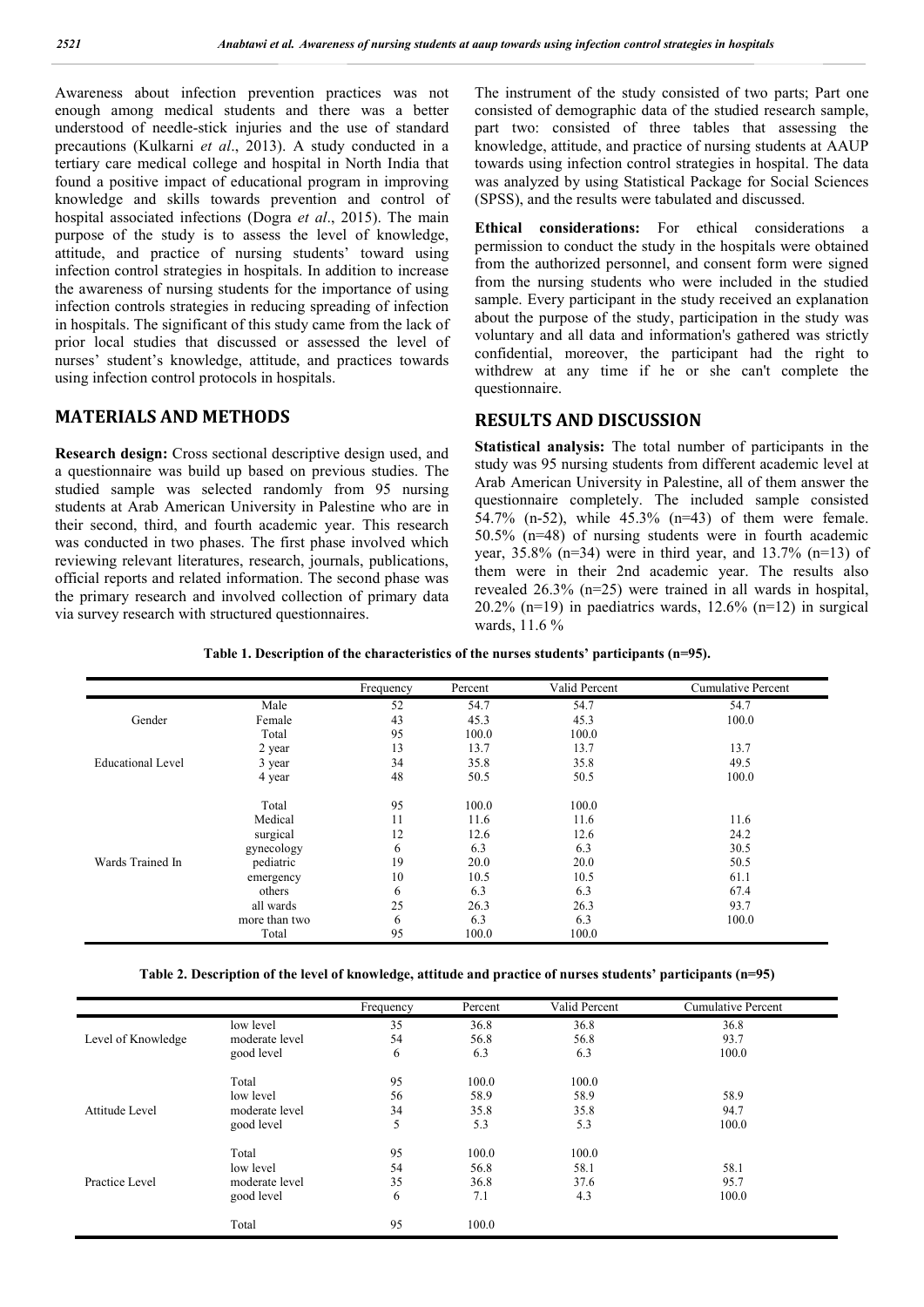#### **Table 3. Description of t-test results that shows the significance between nursing students' knowledge towards infection control strategies used in hospital according to gender, educational level and wards trained in**

|                          |                             | Levene's Test for Equality of |      | t-test for Equality of |              |
|--------------------------|-----------------------------|-------------------------------|------|------------------------|--------------|
|                          |                             | <b>Variances</b>              |      |                        | <b>Means</b> |
|                          |                             |                               | Sig. |                        | df           |
| Gender                   | Equal variances assumed     | .768                          | .383 | .536                   | 88           |
|                          | Equal variances not assumed |                               |      | .537                   | 69.856       |
|                          |                             |                               |      |                        |              |
| <b>Educational Level</b> | Equal variances assumed     | .115                          | .735 | 1.540                  | 88           |
|                          | Equal variances not assumed |                               |      | 1.531                  | 68.431       |
|                          |                             |                               |      |                        |              |
| Wards trained in         | Equal variances assumed     | .042                          | .838 | .102                   | 88           |
|                          | Equal variances not assumed |                               |      | .103                   | 70.909       |

**Table 4. Description of t-test results that shows the significance between nursing students' attitudes towards infection control strategies used in hospital according to gender, educational level and wards trained in**

|                          |                             | Levene's Test for Equality of |      |              | t-test for Equality of |
|--------------------------|-----------------------------|-------------------------------|------|--------------|------------------------|
|                          |                             | Variances                     |      | <b>Means</b> |                        |
|                          |                             |                               | Sig. |              | df                     |
|                          | Equal variances assumed     | 656                           | .420 | 1.249        |                        |
| Gender                   | Equal variances not assumed |                               |      | 1.244        | 71.753                 |
|                          | Equal variances assumed     | .045                          | .832 | $-.885-$     |                        |
| <b>Educational Level</b> | Equal variances not assumed |                               |      | $-.876-$     | 70.304                 |
|                          | Equal variances assumed     | 13.129                        | .000 | 1.775        |                        |
| Wards trained in         | Equal variances not assumed |                               |      | 1.626        | 52.714                 |

**Table 5. Description of t-test results that shows the significance between nursing students' practice towards infection control strategies used in hospital according to gender, educational level and wards trained in**

| <b>T-Test for Assessing Practice</b> |  |
|--------------------------------------|--|
|--------------------------------------|--|

|                          |                             | Levene's Test for Equality of Variances |      | t-test for Equality of Means |        |
|--------------------------|-----------------------------|-----------------------------------------|------|------------------------------|--------|
|                          |                             |                                         | Sig. |                              |        |
|                          | Equal variances assumed     | 6.819                                   | .011 | 4.195                        |        |
| Gender                   | Equal variances not assumed |                                         |      | 4.307                        | 78.957 |
|                          | Equal variances assumed     | 4.087                                   | .046 | 1.482                        |        |
| <b>Educational</b> level | Equal variances not assumed |                                         |      | 1.556                        | 83.306 |
|                          | Equal variances assumed     | .427                                    | .515 | $-.328-$                     |        |
| Wards trained in         | Equal variances not assumed |                                         |      | $-321-$                      | 67.560 |

 $(n=11)$  in medical wards, 10.5%  $(n=10)$  in emergency wards, 6.3% (n=6) in gynecology wards,  $6.3\%$  (n=6) in different wards, and 6.3% (n=6) trained in more than two wards, as seen in Table 1. Table 2 shows 56.8% (n=54) of nursing students have moderate level of knowledge towards infection control strategies in hospital, 36.8% (n=35) of them have low level of knowledge, and only 6.3% (n=6) have good level of knowledge. 58.9% (n=56) have low attitude level towards infection control strategies used in hospital, 35.8% (n=34) have moderate attitude level, and 5.3%. (n=5) have good attitude level. According to practicing infection control strategies, 56.8% (n=54) of participants reported that they have low level of practice, 36.8% (n=35) them have moderate level of practice, and 7.1% (n=6) only have good level of practice towards infection control strategies used in hospital.

**T-Test results:** The t-test results showed in Table 3 that there is no significance relationship between nursing students knowledge towards infection control strategies used in hospital.

According to gender 0.383, according to level of education 0.735, and according to wards trained in 0.838. Being male and taking training associated significantly with knowledge of prevention the infection (Teshager, 2015). The same study showed that being female and being of diploma level were factors which were significantly associated with good practice of infection, this result was not consistence with the results of this study. It was found that well educated nurses were scored high levels of awareness of infection more than nurses with low awareness (Hammoud *et al*., 2017). As showed in Table 4, there were no significance relationship between awareness of nursing students towards infection strategies in hospital and attitude according to gender, educational level, as the result of T-test were 0.420, 0.832 retrospective, while in wards being trained in the result showed a significant relationship with p=0.000. This result is not consistent with study which concluded that nurses with high levels of awareness of infection were well educated (Bergstrom, 2014). The t-test results revealed a significance relationship between nursing students practices towards infection strategies used in hospital